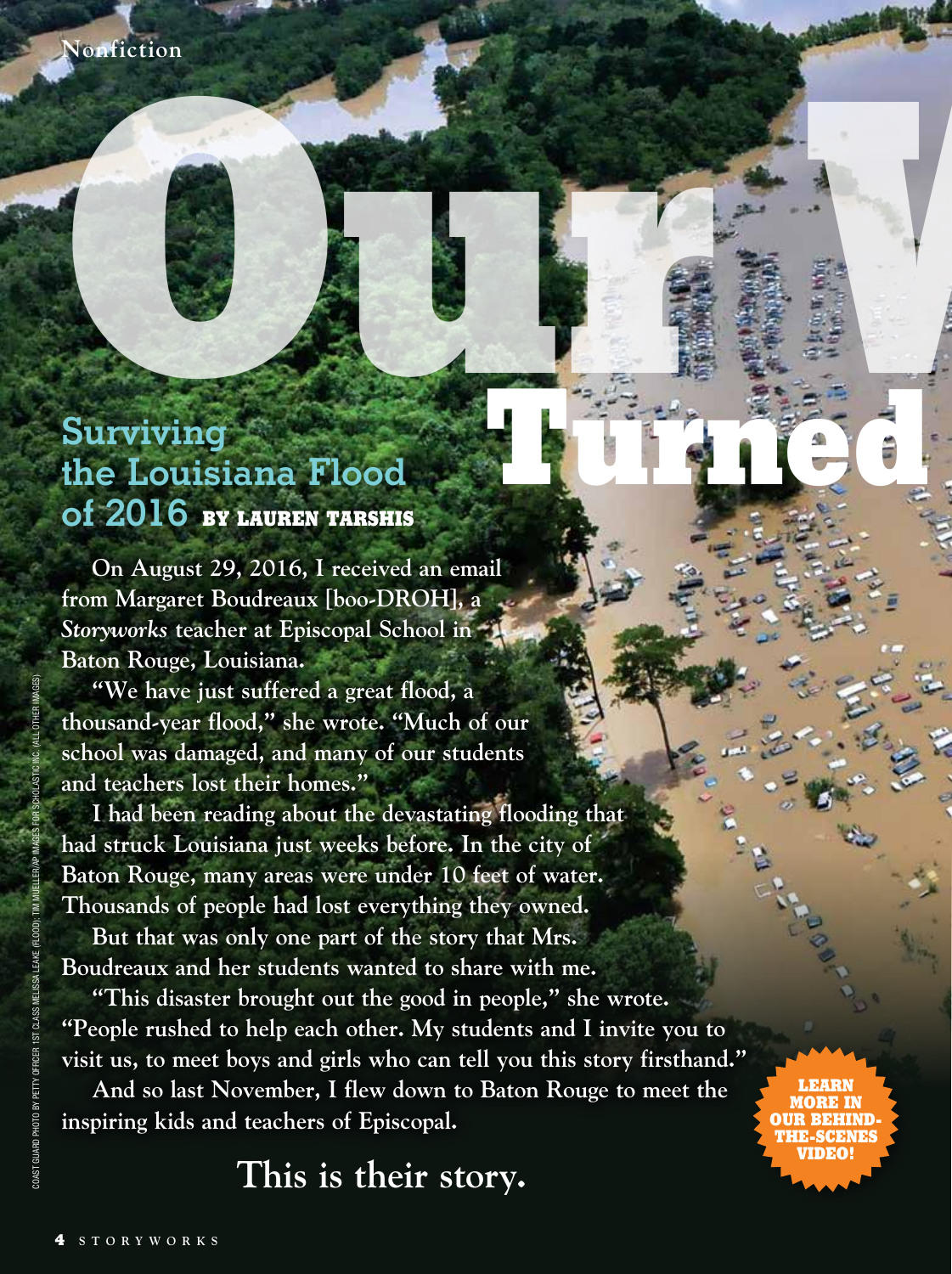

**Author's Purpose** As you read, think about why the author wrote this article and who wants you to learn the



**LOOK FOR WORD NERD'S 9 WORDS IN BOLD** 

**UP CLOSE** 

Addisyn Dell Bell Skyler Mrs. Boudreaux

**UP CLOSE**

**OUR WORLD** 

**Turned to Water**

**Main Idea and Supporting Details** As you read, think about how a community responded to a disaster. **LOOK FOR WORD NERD'S 10**

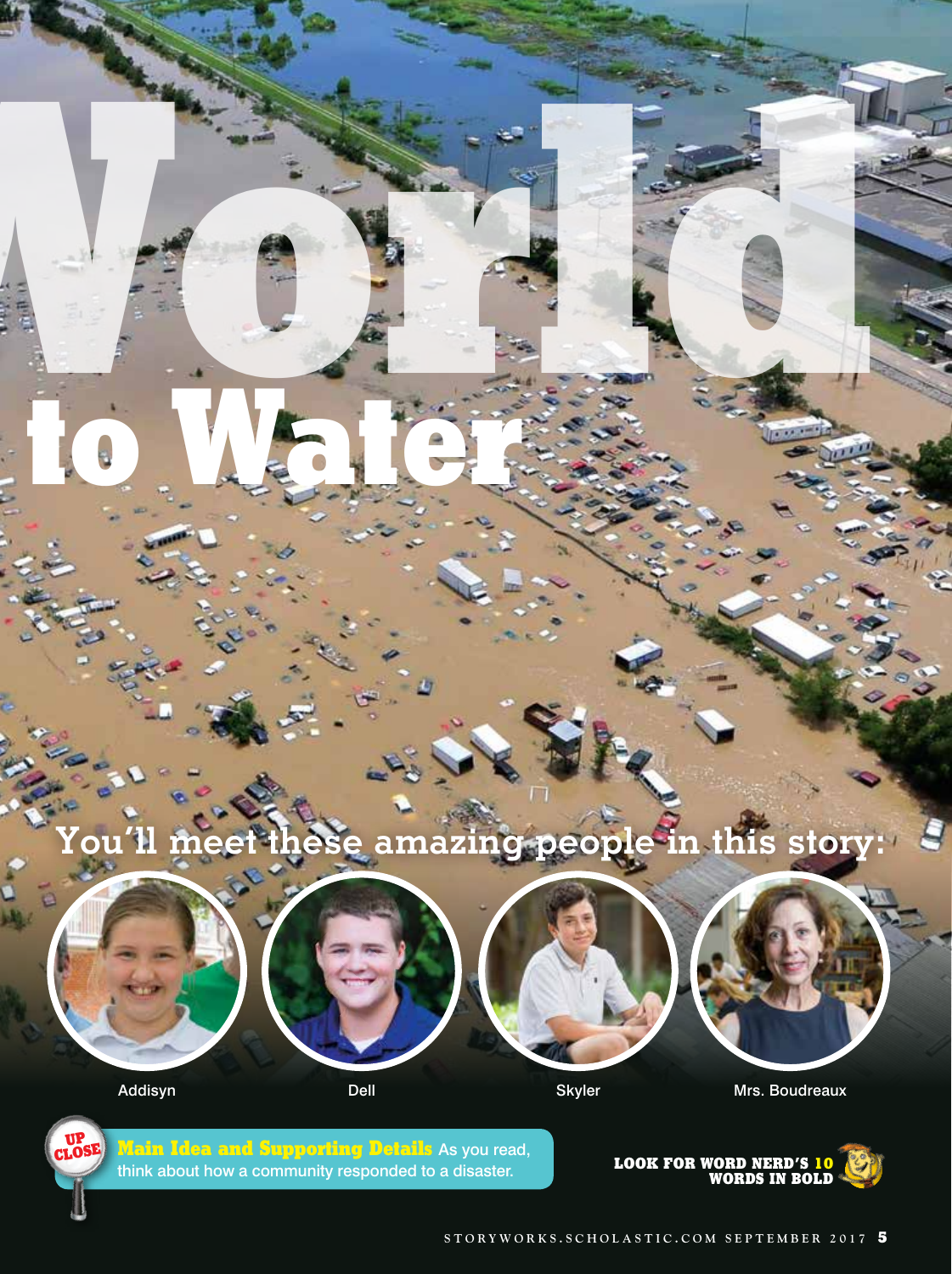leven-year-old<br>
Addisyn Botos<br>
up to her neck<br>
in freezing, filtl<br>
water.<br>
It was Augu<br>
13, 2016. Flood<br>
were sweeping across Louisiana.<br>
In Addisyn's Boton Boure Addisyn Botos was up to her neck in freezing, filthy water.

It was August 13, 2016. Floods

were sweeping across Louisiana. In Addisyn's Baton Rouge neighborhood, the waters had risen quickly. Now she and her parents, two brothers, and sister were trapped. They were caught outside their flooded house. Stinking brown water rushed all around them.

Addisyn gripped a wooden post so the strong **current** wouldn't sweep her away. The water got higher and higher.

"I've never been so scared," Addisyn says.

How would she and her family escape?

### **A Rainy Morning**

Two days earlier, few people in Baton Rouge could have imagined that their city would soon be in ruins.

It was Thursday, August 11. The sky was gray and rainy. But inside Episcopal School, the mood was sunny with excitement. It was orientation day. Students were there





The Botos's truck, after their escape. Top: A young man tries to save some of his belongings from the floodwaters.

to meet new teachers and catch up with old friends. They wore crisp blue and plaid uniforms. Their hair was combed and curled for pictures.

Addisyn was thrilled to start fifth grade. Sixth-grader Skyler Adams and his pals swapped stories of summer fun. Dell Portwood, 17, was eager for his senior year on the football team.

"We were all so happy to start school the next day," says Mrs. Boudreaux, who teaches fifth-grade language arts. "We weren't worried about a little rain," she adds.

What the teachers and students did not know was that the rain was part of a strange and dangerous storm system. Weather forecasters were growing more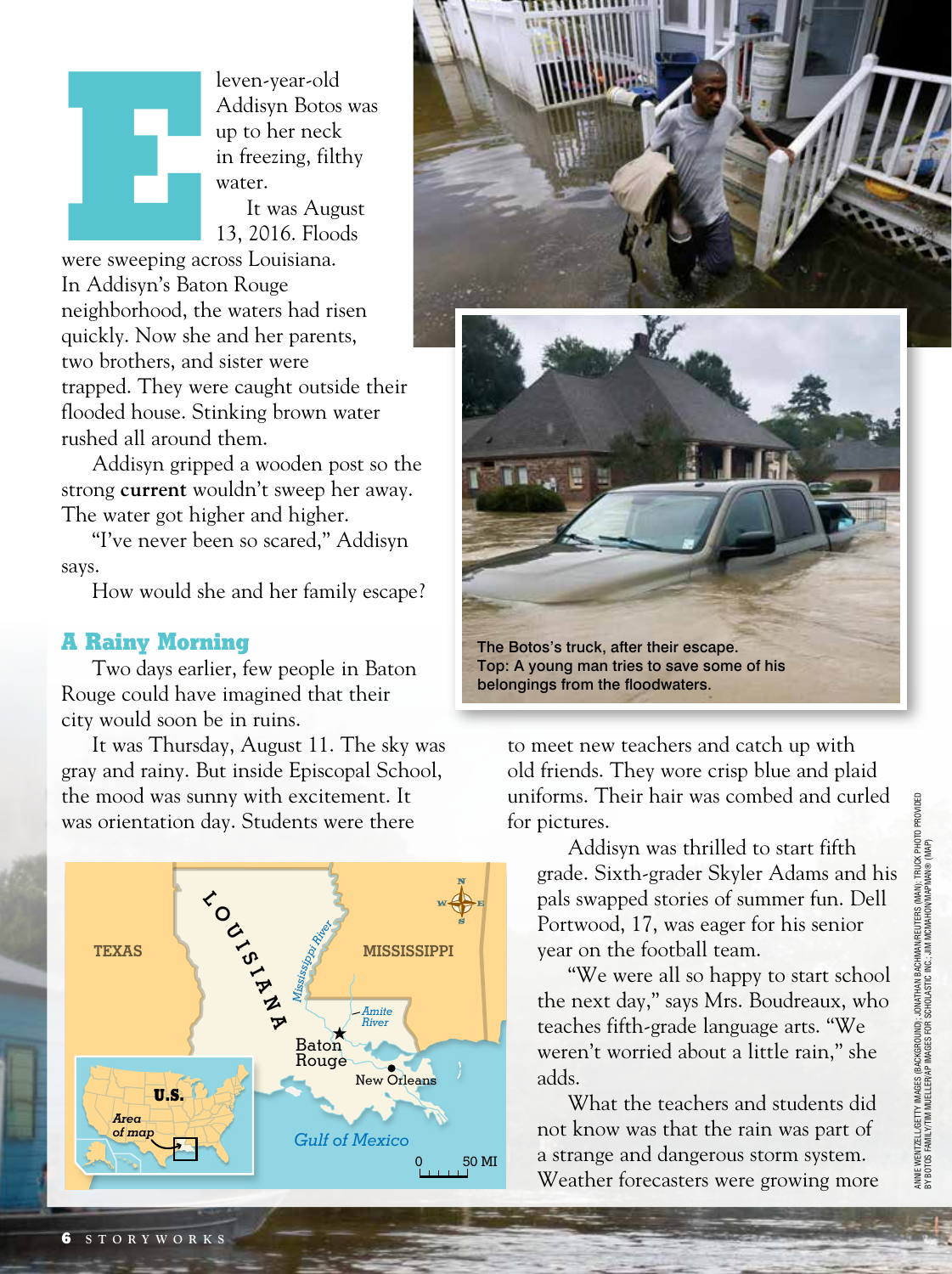

and more alarmed. The rain was extremely heavy. It was as if millions of fire hoses were hanging from the sky, all turned on full blast.

Most worrisome? The storm was moving slowly. That meant it would hover over Baton Rouge, pouring down rain, for days.

That morning, the National Weather Service sent out a flash flood warning for parts of Baton Rouge. Flash floods happen when large amounts of rain fall over a short period of time. All of a sudden, lazy rivers and quiet streams become powerful **torrents** of rushing water. Each year, an average of 130 Americans die in flash floods.

#### **A Disaster Taking Shape**

Already, two of Baton Rouge's main rivers—the Amite [AY-meet] and the Comite [COH-meet]—were rising over their banks. Those rivers connect to many small **tributaries**—creeks and streams and brooks that squiggle into almost all corners of Baton Rouge. A disaster was taking shape.

The next day, Friday, most schools in Baton Rouge were closed because of flooded roads. Episcopal was one of them. But those who lived near Episcopal felt safe.

Dell lives near the school. "We had never flooded before," he says.

Like Dell, Skyler lives in an area that had always been safe from flooding. Addisyn does too.

But soon, even "safe" parts of the city would be in **grave** danger.

Skyler slept at a friend's house. On Saturday morning, he woke up to the sound of his phone. It was a call from his mom.

"I'm outside," she said. "The house is

flooded. Everything is gone."

In Dell's neighborhood near Episcopal, water rushed through the streets. The school's athletic fields turned into lakes.

The Botos family woke up to see water in their road. By 7 a.m., they decided to leave in their big pickup truck. They made it down the driveway. Then the water began to rise quickly.

"It just rushed in," says Mrs. Botos.

The water caused the truck's engine to die. Water gushed up through the bottom of the truck. "First our feet were wet," Mrs. Botos says. "Then we had water up to our waists and then our chests."

Being in a car or truck when even just a few inches of water are on a road can be dangerous. Two feet of water can lift a pickup or SUV and turn it on its side. The truck can be swept away like a bath toy. Water pushes against the doors. This can make them impossible to open. People get trapped inside. Every year, dozens of people in vehicles lose their lives trying to escape floods.

#### **Stranded**

Luckily, Mrs. Botos managed to break a window. The kids in back got one of the truck doors open. Sixteen-year-old Marcus grabbed hold of 8-year-old Brennen. Addisyn held tight to her mom. Her dad freed their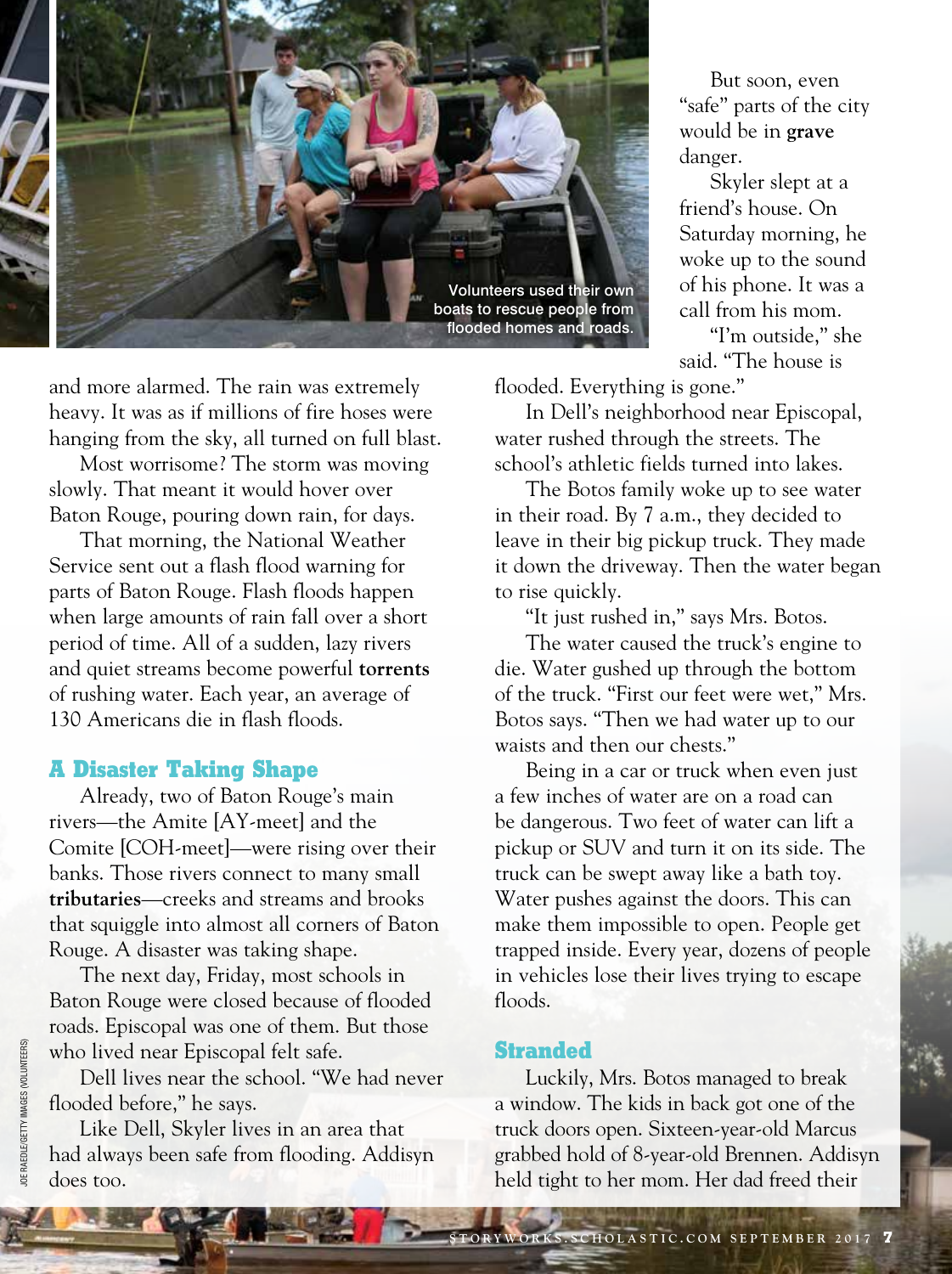two dogs from their crates in the back. The family pushed their way through the deep water. They moved back toward the house. Mr. Botos got straps from his truck. He tied the people and dogs together so no one would be swept away.

They had escaped from the truck. But now they were stranded. And the water was rising.

Across the Baton



Rouge area, emergency operators were getting frantic calls for help.

*"I'm stuck in my car!" "We're on the roof of our house!" "Please help us!"*

From the sky, Baton Rouge seemed more like a lake than a city. Church steeples and rooftops poked out of the water. Partially **submerged** cars looked like sea creatures. In a nearby city, caskets from a flooded cemetery rose out of the soaked ground and floated down the streets.

#### **A Volunteer Navy**

The Botos family huddled in the freezing water. It stank of oil and gas. And it was swarming with fire ants, which stung their arms and legs. Hours passed. There seemed to be no escape. No one came to help them. Rescue workers were overwhelmed. Fire trucks were stranded.

But soon the people of Baton Rouge began to **mobilize** to help each other. By mid-morning, a "navy" of volunteers had headed out in their own boats. Mrs. Boudreaux's 22-year-old son, Elliott, was one of the volunteers. There were hundreds of

them. They plucked neighbors from rooftops and cars. They climbed through windows to help the elderly and disabled. They comforted crying children. They calmed nervous pets.

In one of these boats, a friend of Mrs. Botos's rescued the family. They were taken to a gas station. When that area flooded, a second boat took them to a parking lot. Later that day, a huge army truck brought them to a fire station. Addisyn's aunt picked them up from there.

It had been nearly nine hours. At last they were safe and dry.

## **"What Can I Do?"**

Even before the floodwaters cleared, the Episcopal School community was coming together. Those who had been spared flooding helped those in need. Dell's family was lucky. Their house did not flood.

"All I could think was, how can I help?" Dell says. "What can I do? What can I do?"

The answer: a lot.

All across southern Louisiana, thousands of people's homes were ruined. Many people lost everything they owned. Even a small